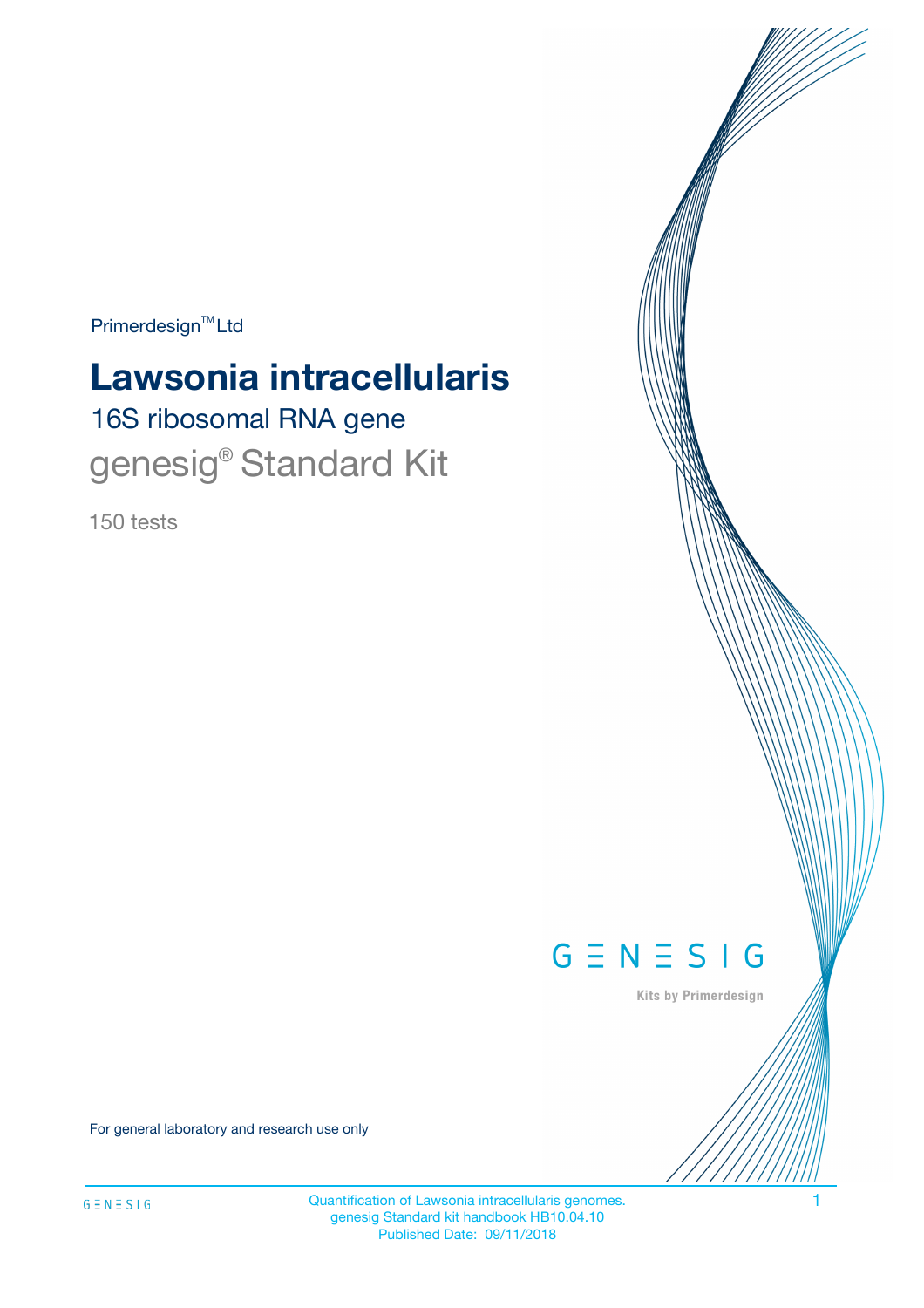## Introduction to Lawsonia intracellularis

Lawsonia intracellularis is a Gram-negative, obligate intracellular bacterium.

L.intracellularis has a circular chromosome of 1,457,619 nucleotides. This bacterial pathogen causes disease in a wide range of animals but has been identified as the causative agent of proliferative enteropathy (PE), a disease endemic in pigs. In horses, equine proliferative enteropathy is commonly referred to as 'Lawsonia'.

The method of transmission is not fully understood but thought to be primarily through the fecal oral route via environmental contamination of feed and water. Feces from infected animals are the main source of new infections in susceptible animals. The cells replicate within the cytoplasm of intestinal proliferating crypt epithelial cells.

In pigs, PE causes gross pathological changes to the lower intestine through hyperplasic lesions and a thickening of the mucosal tissue. Symptoms include chronic, mild diarrhea or acute hemorrhagic diarrhea resulting in poor growth rates, weight loss, or in extreme cases, death. In horses lawsonia is most common in young horses between 2-10 months of age and symptoms include diarrhea, fever, pot belly appearance, poor hair cover and weight loss.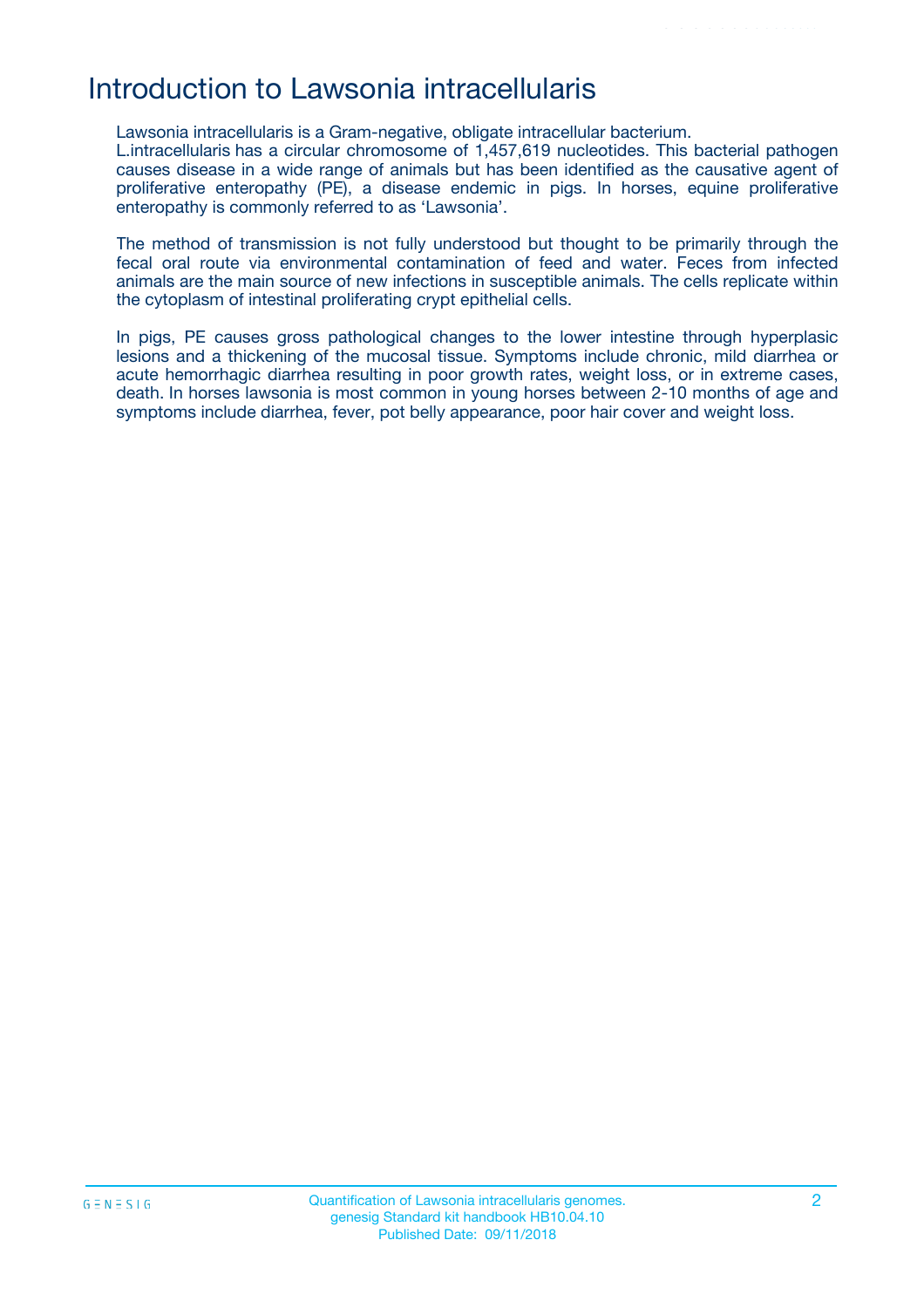The Primerdesign genesig Kit for Lawsonia intracellularis (L.intracellularis) genomes is designed for the in vitro quantification of L.intracellularis genomes. The kit is designed to have a broad detection profile. Specifically, the primers represent 100% homology with over 95% of the NCBI database reference sequences available at the time of design.

The dynamics of genetic variation means that new sequence information may become available after the initial design. Primerdesign periodically reviews the detection profiles of our kits and when required releases new versions.

If you require further information, or have a specific question about the detection profile of this kit then please send an e.mail to enquiry@primerdesign.co.uk and our bioinformatics team will answer your question.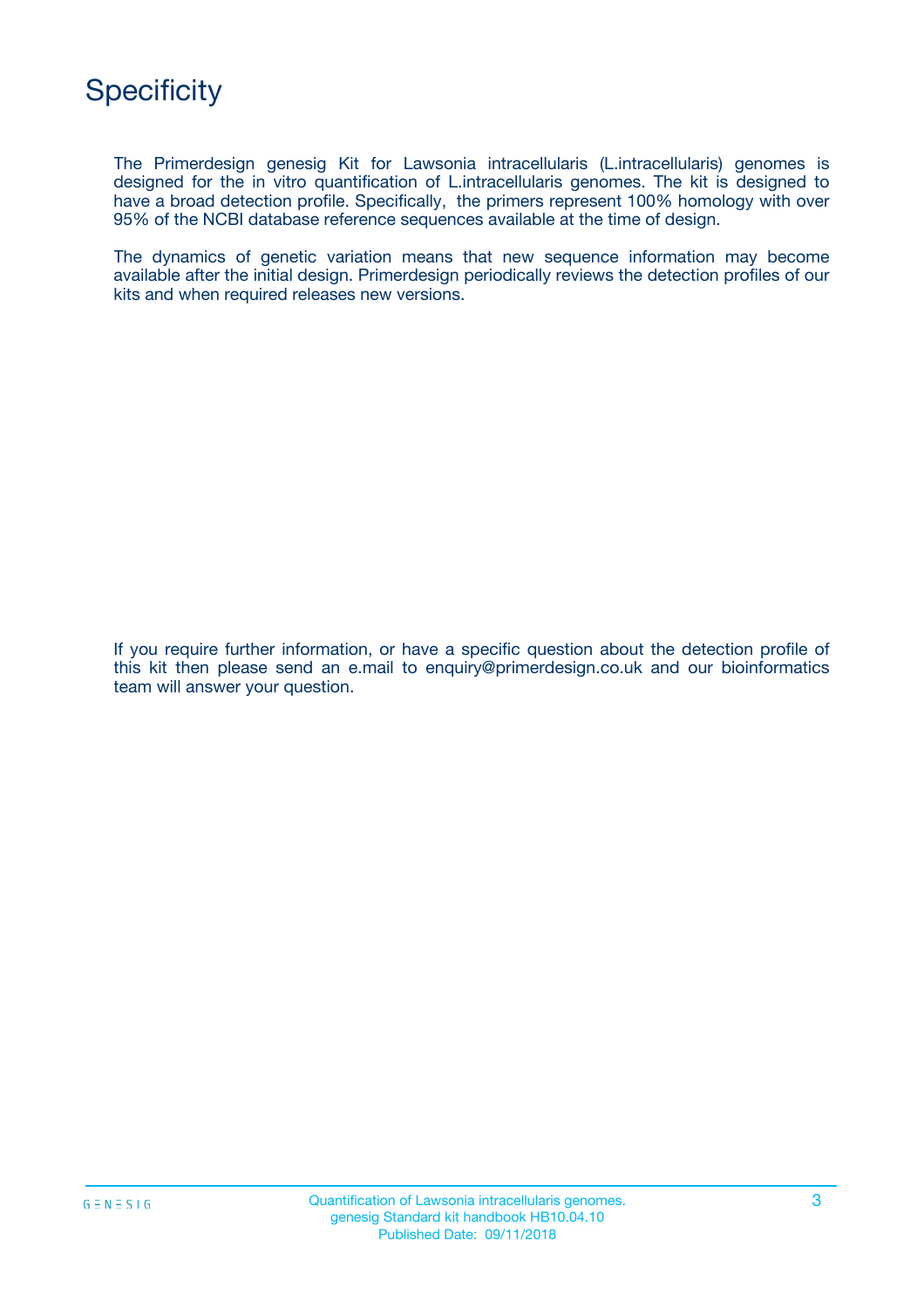## Kit contents

- **L.intracellularis specific primer/probe mix (150 reactions BROWN)** FAM labelled
- **L.intracellularis positive control template (for Standard curve RED)**
- **RNase/DNase free water (WHITE)** for resuspension of primer/probe mixes
- **Template preparation buffer (YELLOW)** for resuspension of positive control template and standard curve preparation

## Reagents and equipment to be supplied by the user

#### **Real-time PCR Instrument**

#### **Extraction kit**

This kit is recommended for use with genesig Easy DNA/RNA extraction kit. However, it is designed to work well with all processes that yield high quality RNA and DNA with minimal PCR inhibitors.

#### **oasig**TM **lyophilised or Precision**®**PLUS 2X qPCR Master Mix**

This kit is intended for use with oasig or PrecisionPLUS2X qPCR Master Mix.

**Pipettors and Tips**

**Vortex and centrifuge**

**Thin walled 1.5 ml PCR reaction tubes**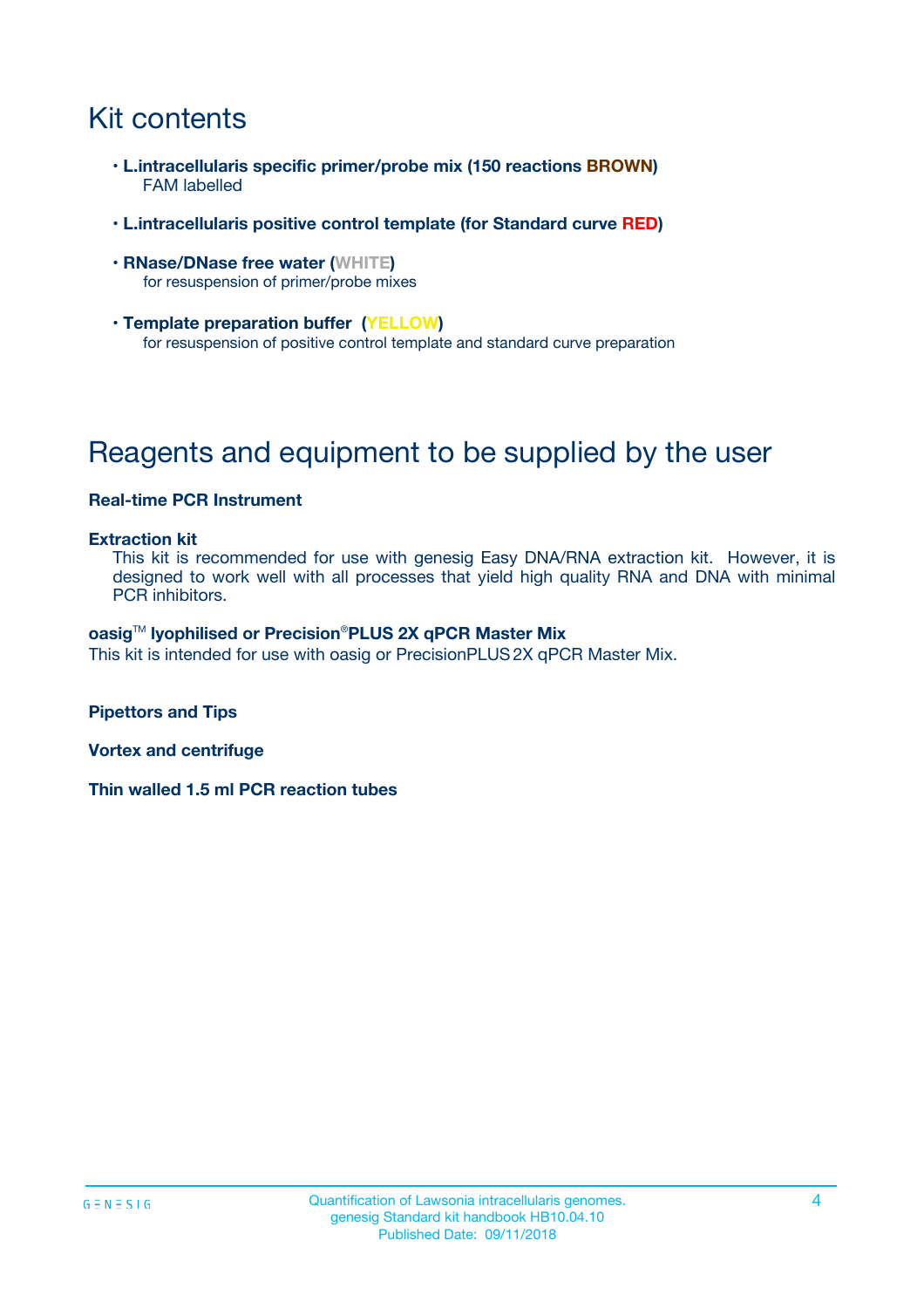### Kit storage and stability

This kit is stable at room temperature but should be stored at -20ºC on arrival. Once the lyophilised components have been resuspended they should not be exposed to temperatures above -20°C for longer than 30 minutes at a time and unnecessary repeated freeze/thawing should be avoided. The kit is stable for six months from the date of resuspension under these circumstances.

If a standard curve dilution series is prepared this can be stored frozen for an extended period. If you see any degradation in this serial dilution a fresh standard curve can be prepared from the positive control.

Primerdesign does not recommend using the kit after the expiry date stated on the pack.

### Suitable sample material

All kinds of sample material suited for PCR amplification can be used. Please ensure the samples are suitable in terms of purity, concentration, and DNA integrity. Always run at least one negative control with the samples. To prepare a negative-control, replace the template DNA sample with RNase/DNase free water.

### Dynamic range of test

Under optimal PCR conditions genesig L.intracellularis detection kits have very high priming efficiencies of >95% and can detect less than 100 copies of target template.

### Notices and disclaimers

This product is developed, designed and sold for research purposes only. It is not intended for human diagnostic or drug purposes or to be administered to humans unless clearly expressed for that purpose by the Food and Drug Administration in the USA or the appropriate regulatory authorities in the country of use. During the warranty period Primerdesign genesig detection kits allow precise and reproducible data recovery combined with excellent sensitivity. For data obtained by violation to the general GLP guidelines and the manufacturer's recommendations the right to claim under guarantee is expired. PCR is a proprietary technology covered by several US and foreign patents. These patents are owned by Roche Molecular Systems Inc. and have been sub-licensed by PE Corporation in certain fields. Depending on your specific application you may need a license from Roche or PE to practice PCR. Additional information on purchasing licenses to practice the PCR process may be obtained by contacting the Director of Licensing at Roche Molecular Systems, 1145 Atlantic Avenue, Alameda, CA 94501 or Applied Biosystems business group of the Applera Corporation, 850 Lincoln Centre Drive, Foster City, CA 94404. In addition, the 5' nuclease assay and other homogeneous amplification methods used in connection with the PCR process may be covered by U.S. Patents 5,210,015 and 5,487,972, owned by Roche Molecular Systems, Inc, and by U.S. Patent 5,538,848, owned by The Perkin-Elmer Corporation.

### Trademarks

Primerdesign™ is a trademark of Primerdesign Ltd.

genesig $^\circledR$  is a registered trademark of Primerdesign Ltd.

The PCR process is covered by US Patents 4,683,195, and 4,683,202 and foreign equivalents owned by Hoffmann-La Roche AG. BI, ABI PRISM® GeneAmp® and MicroAmp® are registered trademarks of the Applera Genomics (Applied Biosystems Corporation). BIOMEK® is a registered trademark of Beckman Instruments, Inc.; iCycler™ is a registered trademark of Bio-Rad Laboratories, Rotor-Gene is a trademark of Corbett Research. LightCycler™ is a registered trademark of the Idaho Technology Inc. GeneAmp®, TaqMan® and AmpliTaqGold® are registered trademarks of Roche Molecular Systems, Inc., The purchase of the Primerdesign reagents cannot be construed as an authorization or implicit license to practice PCR under any patents held by Hoffmann-LaRoche Inc.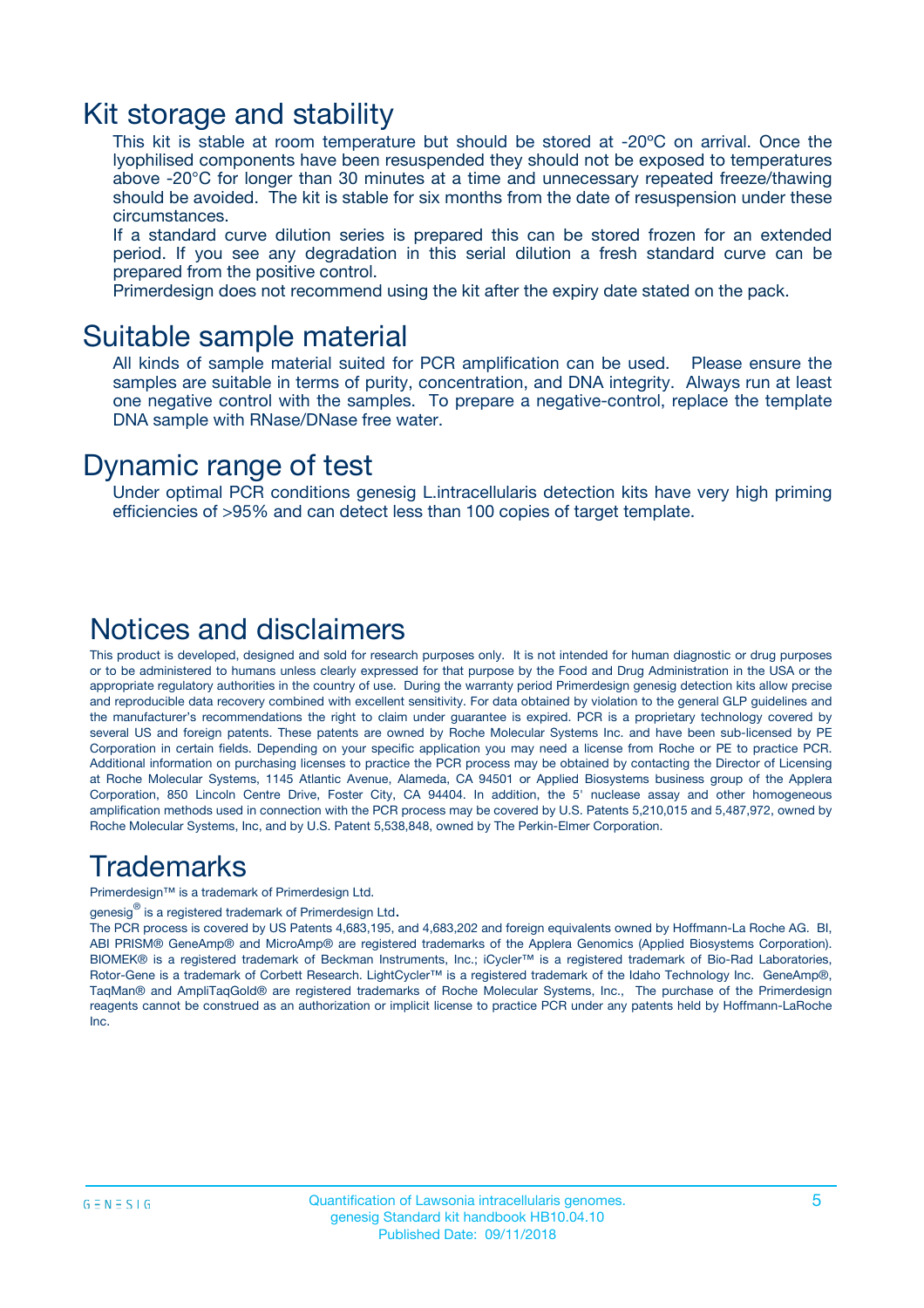## Principles of the test

#### **Real-time PCR**

A L.intracellularis specific primer and probe mix is provided and this can be detected through the FAM channel.

The primer and probe mix provided exploits the so-called TaqMan® principle. During PCR amplification, forward and reverse primers hybridize to the L.intracellularis DNA. A fluorogenic probe is included in the same reaction mixture which consists of a DNA probe labeled with a 5`-dye and a 3`-quencher. During PCR amplification, the probe is cleaved and the reporter dye and quencher are separated. The resulting increase in fluorescence can be detected on a range of qPCR platforms.

#### **Positive control**

For copy number determination and as a positive control for the PCR set up, the kit contains a positive control template. This can be used to generate a standard curve of L.intracellularis copy number / Cq value. Alternatively the positive control can be used at a single dilution where full quantitative analysis of the samples is not required. Each time the kit is used, at least one positive control reaction must be included in the run. A positive result indicates that the primers and probes for detecting the target L.intracellularis gene worked properly in that particular experimental scenario. If a negative result is obtained the test results are invalid and must be repeated. Care should be taken to ensure that the positive control does not contaminate any other kit component which would lead to false-positive results. This can be achieved by handling this component in a Post PCR environment. Care should also be taken to avoid cross-contamination of other samples when adding the positive control to the run. This can be avoided by sealing all other samples and negative controls before pipetting the positive control into the positive control well.

#### **Negative control**

To validate any positive findings a negative control reaction should be included every time the kit is used. For this reaction the RNase/DNase free water should be used instead of template. A negative result indicates that the reagents have not become contaminated while setting up the run.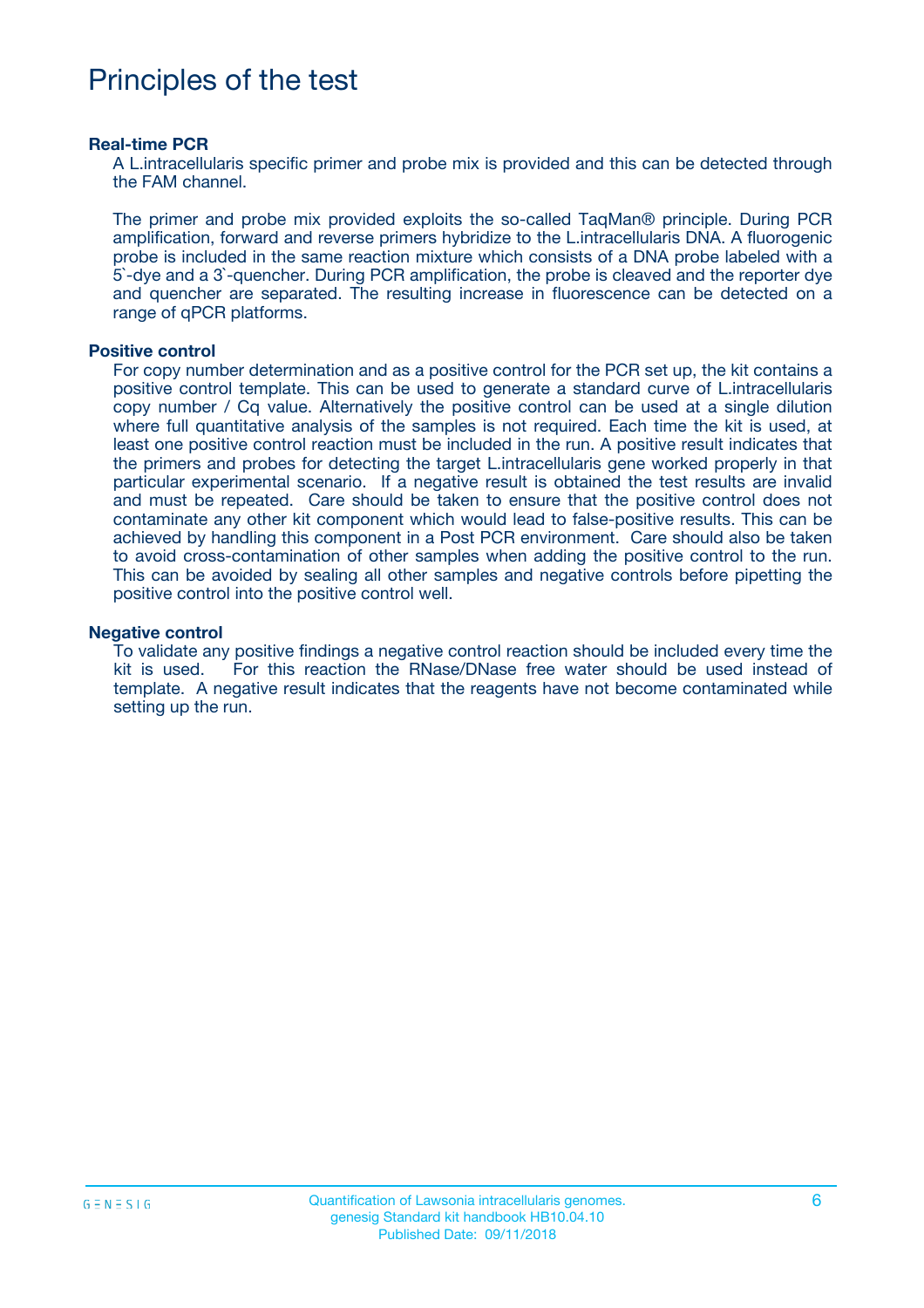## Resuspension protocol

To minimize the risk of contamination with foreign DNA, we recommend that all pipetting be performed in a PCR clean environment. Ideally this would be a designated PCR lab or PCR cabinet. Filter tips are recommended for all pipetting steps.

#### **1. Pulse-spin each tube in a centrifuge before opening.**

This will ensure lyophilised primer and probe mix is in the base of the tube and is not spilt upon opening the tube.

**2. Resuspend the kit components in the RNase/DNase free water supplied, according to the table below.**

To ensure complete resuspension, vortex each tube thoroughly.

| Component - resuspend in water             | <b>Nolume</b> |
|--------------------------------------------|---------------|
| <b>Pre-PCR pack</b>                        |               |
| L.intracellularis primer/probe mix (BROWN) | 165 ul        |

### **3. Resuspend the positive control template in the template preparation buffer supplied, according to the table below:**

To ensure complete resuspension, vortex the tube thoroughly.

| Component - resuspend in template preparation buffer |        |  |
|------------------------------------------------------|--------|--|
| <b>Post-PCR heat-sealed foil</b>                     |        |  |
| L. intracellularis Positive Control Template (RED) * | 500 µl |  |

\* This component contains high copy number template and is a VERY significant contamination risk. It must be opened and handled in a separate laboratory environment, away from the other components.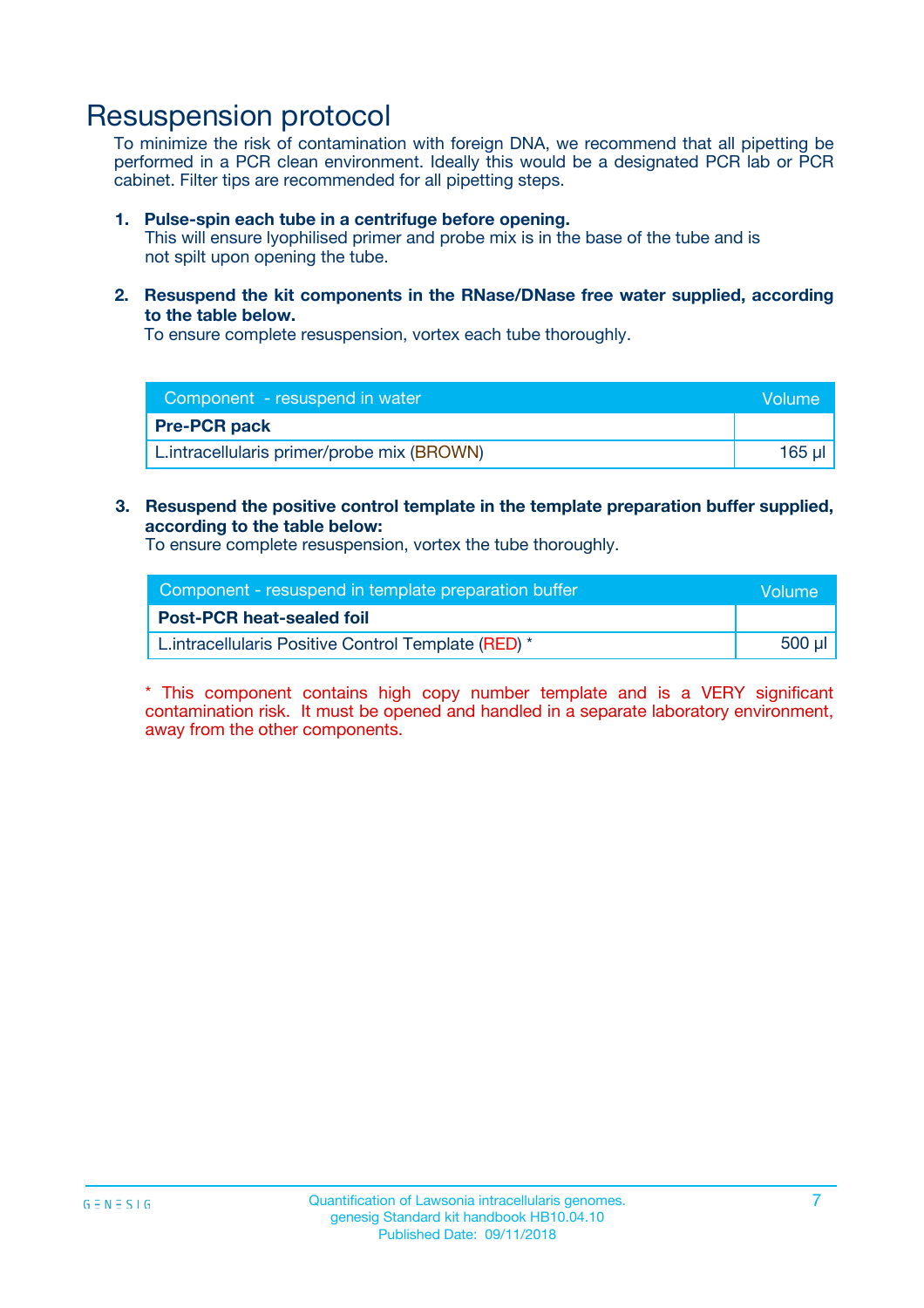## qPCR detection protocol

**1. For each DNA sample prepare a reaction mix according to the table below:** Include sufficient reactions for positive and negative controls.

| Component                                  | Volume          |
|--------------------------------------------|-----------------|
| oasig or PrecisionPLUS 2X qPCR Master Mix  | $10 \mu$        |
| L.intracellularis primer/probe mix (BROWN) | 1 µI            |
| <b>RNase/DNase free water (WHITE)</b>      | $4 \mu$         |
| <b>Final Volume</b>                        | 15 <sub>µ</sub> |

- **2. Pipette 15µl of this mix into each well according to your qPCR experimental plate set up.**
- **3. Prepare DNA templates for each of your samples.**
- **4. Pipette 5µl of DNA template into each well, according to your experimental plate set up.**

For negative control wells use 5µl of RNase/DNase free water. The final volume in each well is 20µl.

**5. If a standard curve is included for quantitative analysis, prepare a reaction mix according to the table below:**

| Component                                  | Volume   |
|--------------------------------------------|----------|
| oasig or PrecisionPLUS 2X qPCR Master Mix  | $10 \mu$ |
| L.intracellularis primer/probe mix (BROWN) | 1 µI     |
| <b>RNase/DNase free water (WHITE)</b>      | 4 µl     |
| <b>Final Volume</b>                        | $15$ µ   |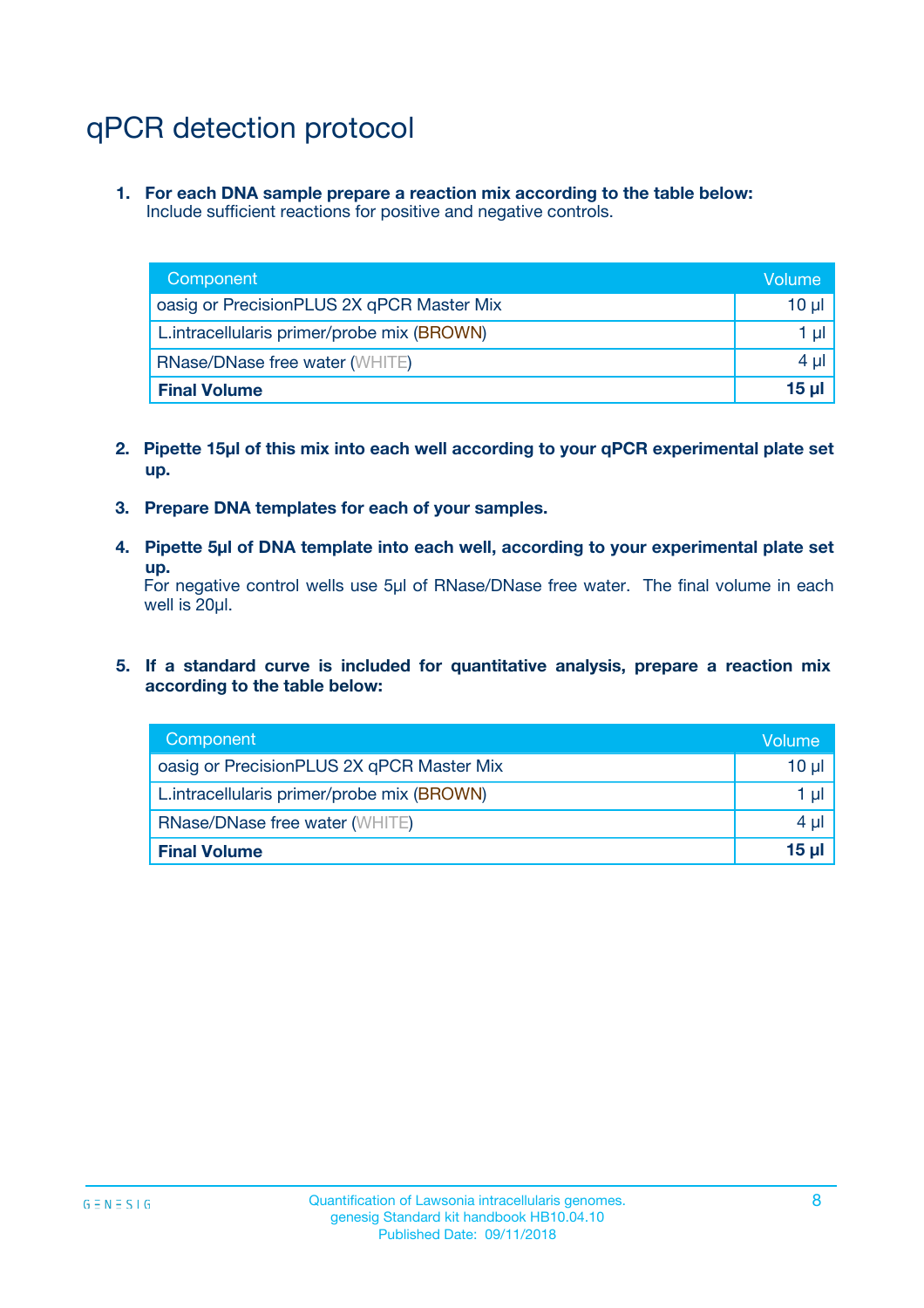### **6. Preparation of a standard curve dilution series.**

- 1) Pipette 90µl of template preparation buffer into 5 tubes and label 2-6
- 2) Pipette 10µl of Positive Control Template (RED) into tube 2
- 3) Vortex thoroughly
- 4) Change pipette tip and pipette 10µl from tube 2 into tube 3
- 5) Vortex thoroughly

Repeat steps 4 and 5 to complete the dilution series

| <b>Standard Curve</b>         | <b>Copy Number</b>     |
|-------------------------------|------------------------|
| Tube 1 Positive control (RED) | $2 \times 10^5$ per µl |
| Tube 2                        | $2 \times 10^4$ per µl |
| Tube 3                        | $2 \times 10^3$ per µl |
| Tube 4                        | $2 \times 10^2$ per µl |
| Tube 5                        | 20 per µl              |
| Tube 6                        | 2 per ul               |

7. Pipette 5µl of standard template into each well for the standard curve according to your experimental plate set up.

The final volume in each well is 20µl.

## qPCR amplification protocol

Amplification conditions using oasig or PrecisionPLUS2X qPCR Master Mix.

|             | <b>Step</b>       | <b>Time</b>     | Temp    |
|-------------|-------------------|-----------------|---------|
|             | Enzyme activation | 2 min           | 95 °C   |
| Cycling x50 | Denaturation      | 10 <sub>s</sub> | 95 $°C$ |
|             | DATA COLLECTION * | 60 s            | 60 °C   |

\* Fluorogenic data should be collected during this step through the FAM channel